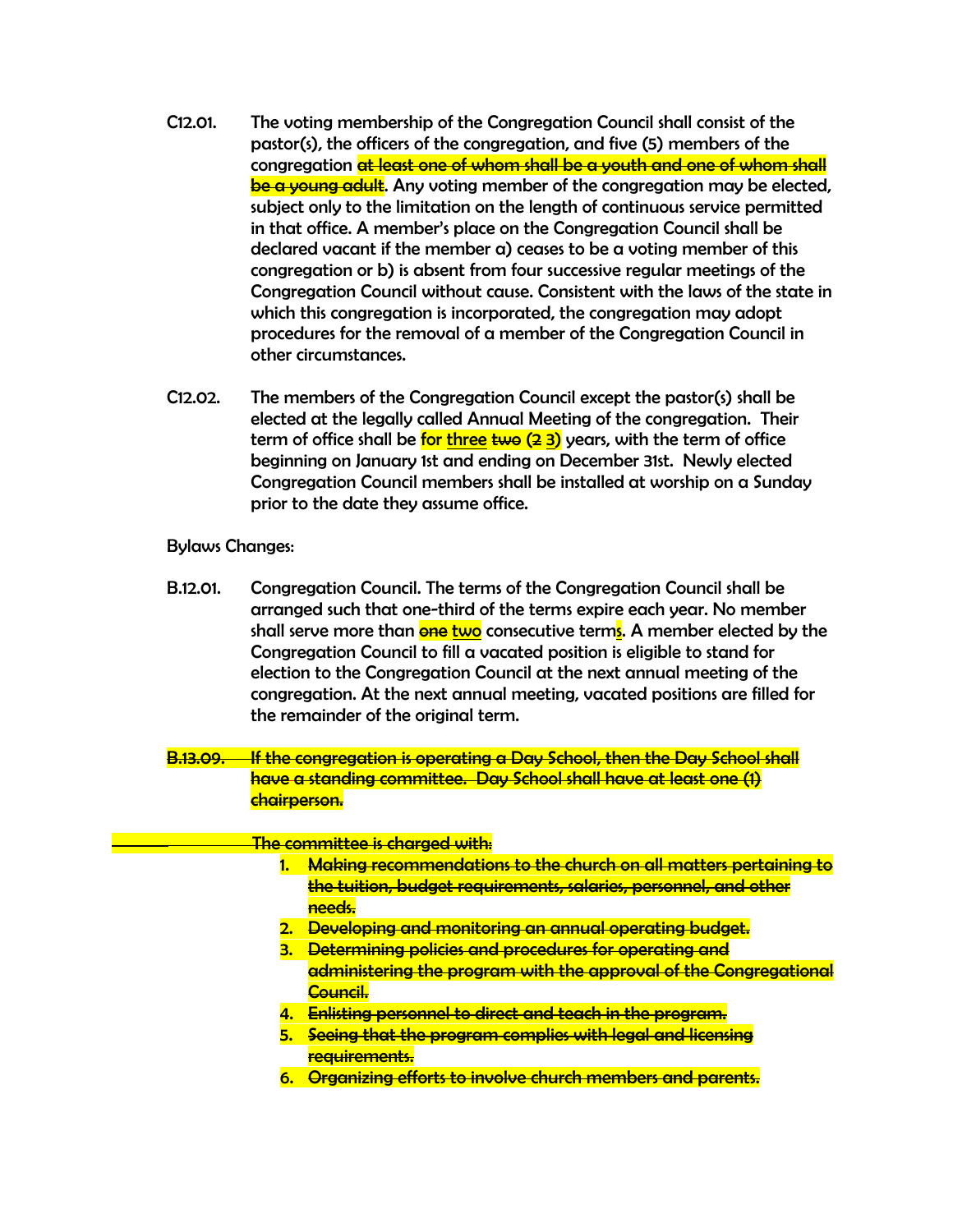- 7. Directing a public relations effort to inform church members and the public in general about program activities.
- 8. Reviewing reports and records to insure a proper operation.
- 9. Coordinating the work with other committees and groups in managing the activities and affairs of the program.
- 10. Reporting monthly to the church council, annually to the congregation, and each December submitting a copy of their fiscal operating budget for inclusion in the Congregational Annual Report.